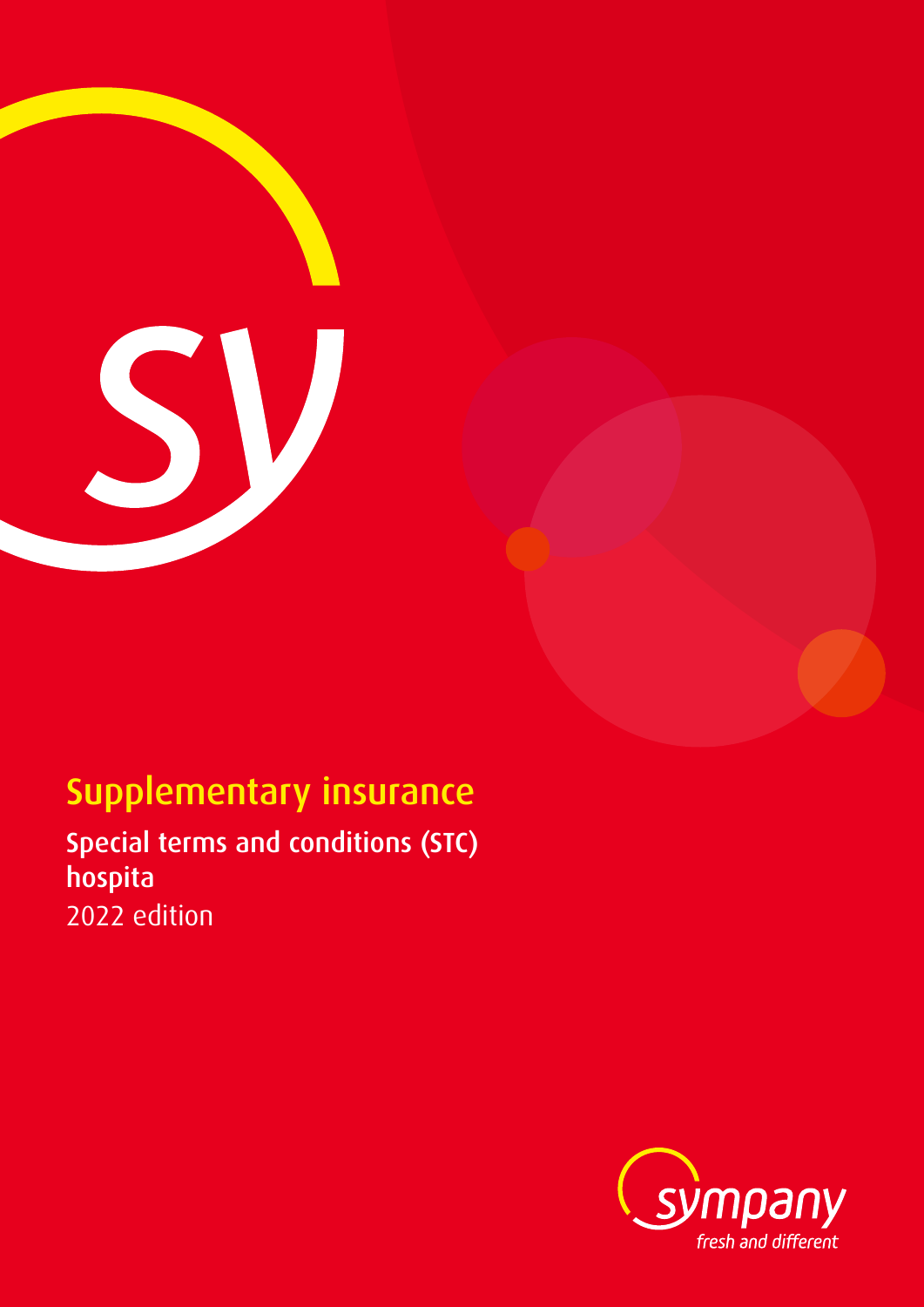# Special terms and conditions (STC) hospita under the Federal Insurance Contract Act (ICA)

2022 edition

# **Contents**

| $\mathbf{1}$                     | <b>Basic information about the insurance</b>                                                                                       | Page                         | 3                |
|----------------------------------|------------------------------------------------------------------------------------------------------------------------------------|------------------------------|------------------|
| 1.1                              | Purpose                                                                                                                            | Page                         | 3                |
| 1.2                              | Insurance provider                                                                                                                 | Page                         | 3                |
| 1.3                              | General terms and conditions<br>of insurance (GTC)                                                                                 | Page                         | 3                |
| 1.4                              | Conclusion of the insurance contract                                                                                               | Page                         | 3                |
| 1.5                              | Conditions of benefits                                                                                                             | Page                         | 3                |
| 1.5.1<br>1.5.2<br>1.5.3<br>1.5.4 | General<br>Recognised service providers<br>List of exemptions<br>Maximum tariff list - partial coverage of costs<br>by the insurer |                              |                  |
| 1.5.5<br>1.5.6                   | Negative list - no coverage of costs by insurer<br>Accessing the lists                                                             |                              |                  |
| 1.6                              | Accident cover                                                                                                                     | Page                         | 3                |
| 1.7                              | Insurance options                                                                                                                  | Page                         | 3                |
| 1.7.1                            | <b>Benefit levels</b>                                                                                                              |                              |                  |
| $\overline{2}$                   | <b>Inpatient treatment</b>                                                                                                         | Page                         | 4                |
| 2.1<br>2.1.1<br>2.1.2            | Acute medical treatment<br>Conditions of benefits<br>Scope of benefits                                                             | Page                         | 4                |
| 2.1.3                            | Treatment in a higher category hospital ward                                                                                       |                              |                  |
| 2.2                              | Inpatient rehabilitation                                                                                                           | Page                         | 4                |
| 2.3                              | Psychiatric clinics                                                                                                                | Page                         | $\overline{4}$   |
| 2.4                              | Benefits while abroad                                                                                                              | Page                         | 4                |
| 2.4.1<br>2.4.2<br>2.4.3          | In emergencies<br>Elective treatment abroad<br>Insured person's obligations prior<br>to hospitalisation                            |                              |                  |
| $\overline{\mathbf{3}}$          | Spa treatment                                                                                                                      | Page                         | 5                |
| 3.1<br>3.2<br>3.3<br>3.4         | Rest and recuperation therapy<br>Spa treatments<br>Other therapies<br>Procedure for admittance to a spa                            | Page<br>Page<br>Page<br>Page | 5<br>5<br>5<br>5 |

| $\overline{4}$                 | <b>Special benefits</b>                                                                                                                                                                       | Page   | 5                   |
|--------------------------------|-----------------------------------------------------------------------------------------------------------------------------------------------------------------------------------------------|--------|---------------------|
| 4.1<br>4.1.1<br>4.1.2<br>4.1.3 | Home care<br>Basic principle<br>Scope of benefits<br>Service providers                                                                                                                        | Page   | 5                   |
| 4.2                            | Transport costs, rescue and recovery<br>operations in emergencies                                                                                                                             | Page   | 5                   |
| 4.3                            | Rooming-in                                                                                                                                                                                    | Page   | 5                   |
| 4.4                            | Childcare service                                                                                                                                                                             | Page   | 6                   |
| 4.4.1<br>4.4.2<br>4.4.3<br>4.5 | Principle<br>Conditions of benefits<br>Scope of benefits<br>Medical treatment following an accident                                                                                           |        |                     |
| 4.5.1<br>4.5.2                 | (hospita private accident insurance)<br>Private consultation with hospital-based<br>medical staff and medical staff who are not<br>under a KVG contract<br>Emergency medical treatment abroad | Page   | 6                   |
|                                |                                                                                                                                                                                               |        |                     |
| $\overline{5}$                 | <b>Maternity</b>                                                                                                                                                                              | Page 6 |                     |
| 5.1                            | Costs associated with inpatient treatment                                                                                                                                                     | Page   | 6                   |
| 5.2<br>5.2.1<br>5.2.2          | Birth at a maternity clinic<br>Inpatient birth<br>Outpatient birth                                                                                                                            | Page   | 6                   |
| 5.3<br>5.3.1<br>5.3.2<br>5.3.3 | Home care following childbirth<br>Principle<br>Birth in hospital<br>Home birth                                                                                                                | Page   | 6                   |
| 5.4                            | hospita private accident                                                                                                                                                                      | Page   | 6                   |
| 6                              |                                                                                                                                                                                               |        |                     |
|                                | <b>Accident supplement</b>                                                                                                                                                                    | Page   | $\ddot{\mathbf{6}}$ |
| $\overline{I}$                 | hospita insurance options that include<br>a no-claims discount (NCD)                                                                                                                          | Page   | 6                   |
| 7.1                            |                                                                                                                                                                                               | Page   | 6                   |
| 7.2                            | Principle<br>Monitoring period                                                                                                                                                                | Page   | 6                   |
| 7.3                            | Discount levels                                                                                                                                                                               | Page   | 7                   |

7.5 Level adjustment when insurance benefits

are claimed are claimed and Page 7 7.6 Maternity benefits **Page 7** 7.7 Supplementary insurance many entity Page 7

**8 hospita flex cost share Page 7** 

8.1 Scope of cost sharing extending the Page 7

**9 Age groups Page 7**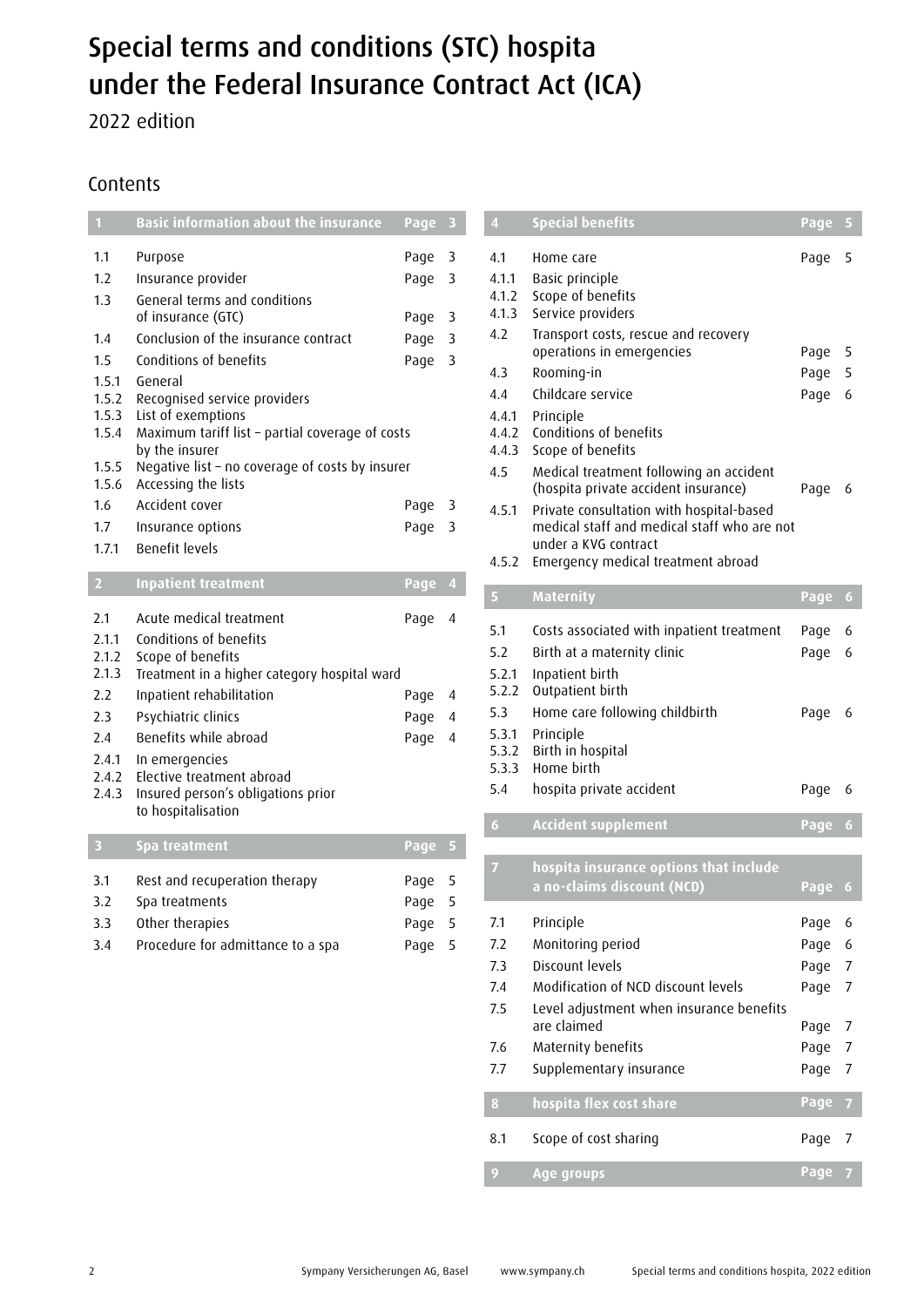# hospita

# **1 Basic information about the insurance**

# **1.1 Purpose**

hospita insurance is designed to cover otherwise uninsured costs associated with treatment in an acute care hospital in the event of an accident, illness or maternity. It also pays contributions towards spa treatments, nursing and care at home (Spitex) and transport costs.

hospita benefits supplement the statutory benefits provided by compulsory health insurance as defined in the Federal Health Insurance Act, or 'KVG' (hereinafter referred to as basic insurance). This insurance covers no more than the portion of the total costs that is not already covered by basic insurance or other compulsory health insurance.

# **1.2 Insurance provider**

The insurance provider is Sympany Versicherungen AG, Basel (hereinafter referred to as the insurer).

# **1.3 General terms and conditions of insurance (GTC)**

The Sympany Versicherungen AG General terms and conditions of insurance are an integral part of the Special terms and conditions of hospita cover. In the event of conflicting provisions, the Special terms and conditions of hospita cover take precedence over the General terms and conditions of insurance.

#### **1.4 Conclusion of the insurance contract**

hospita cover can be taken out by eligible persons of up to 60 years of age. hospita private accident cover can only be taken out or managed in conjunction with one of the following insurance categories:

- plus, plus natura, premium, premium natura,
- general supplement, private supplement,
- other hospita insurance options. Excludes: hospita private, hospita global

# **1.5 Conditions of benefits**

#### 1.5.1 General

Benefits shall only be provided if the treatment is necessary for medical reasons and is performed by a recognised service provider.

#### 1.5.2 Recognised service providers

The following institutions are deemed to be recognised by the insurer if they fulfil each of the following points:

- Swiss acute care hospitals, rehabilitation clinics or psychiatric clinics that feature on the cantonal hospital list in the insured person's local canton or canton of residence and have obtained a valid license to perform the intended treatment (listed hospital) or have concluded a contract with the insurer in accordance with Art. 49a (4) KVG (contracted hospital),
- or those that have a valid collective agreement (i.e. a re cognised tariff) with the insurer at the beginning of the period of inpatient treatment and which they, the attending doctors and non-resident doctors (or groups of non-resident doctors) use as the basis for cost calculations.

#### 1.5.3 List of exemptions

The insurer may fully cover the costs associated with certain institutions or non-resident doctors/groups of non-resident doctors not consid-ered to be recognised service providers

within the meaning of Art. 1.5.2. These institutions and nonresident doctors/groups of nonresident doctors shall be specified by the insurer in the list of exemptions. The list of exemptions is updated on an ongoing basis and can be ac-cessed through the insurer at any time. The version of the list of exemptions valid at the start of inpatient treatment is always authoritative.

#### 1.5.4 Maximum tariff list – partial coverage of costs by the insurer

The insurer shall define, in advance and by means of a maximum tariff, the costs that will be covered in the event of treatment by certain institutions and non-resident doctors/groups of non-resident doctors not considered to be recognised service providers within the mean-ing of Art. 1.5.2. The insurer shall specify these institutions in the maximum tariff list. The maximum tariff shall be defined, viably and clearly, based on the model for evaluating additional benefits. The evaluation model shall take medical and clinical benefits into account, as well as hospitality and comfort-based benefits based on standard market rates. The maximum tariff list is updated on an ongoing basis and can be accessed through the insurer at any time. The version of the maximum tariff list valid at the start of inpatient treatment is always authoritative.

#### 1.5.5 Negative list – no coverage of costs by insurer

The insurer shall maintain a negative list of unrecognised institutions and non-resident doctors/groups of non-resident doctors that do not satisfy the requirements stipulated in Art. 1.5.2 and whose costs the insurer is not liable to cover. The negative list is updated on an ongoing basis and can be accessed through the insurer at any time. The version of the negative list valid at the start of inpatient treatment is always authoritative.

### 1.5.6 Accessing the lists

The lists are updated on an ongoing basis and can be accessed via the insurer's website, or requested from the insurer, in their current valid form.

#### **1.6 Accident cover**

Accident cover may be excluded from hospita insurance (with the exception of hospita private accident). hospita private accident cover is designed to cover the otherwise uninsured costs of treatment on a private ward in an acute care hospital in the event of an accident.

# **1.7 Insurance options**

#### 1.7.1 Benefit levels

The following benefit levels are provided as part of hospita insurance:

hospita general: treatment on a general ward in an acute care hospital with a recognised tariff anywhere in Switzerland (shared room).

hospita semi-private: treatment on a semi-private ward in an acute care hospital with a recognised tariff anywhere in Switzerland (two-bed room).

hospita private: treatment on a private ward in an acute care hospital with a recognised tariff anywhere in Switzerland (single-bed room).

hospita private accident:

• emergency care in the event of an accident: treatment on a private ward in an acute care hospital any where in the world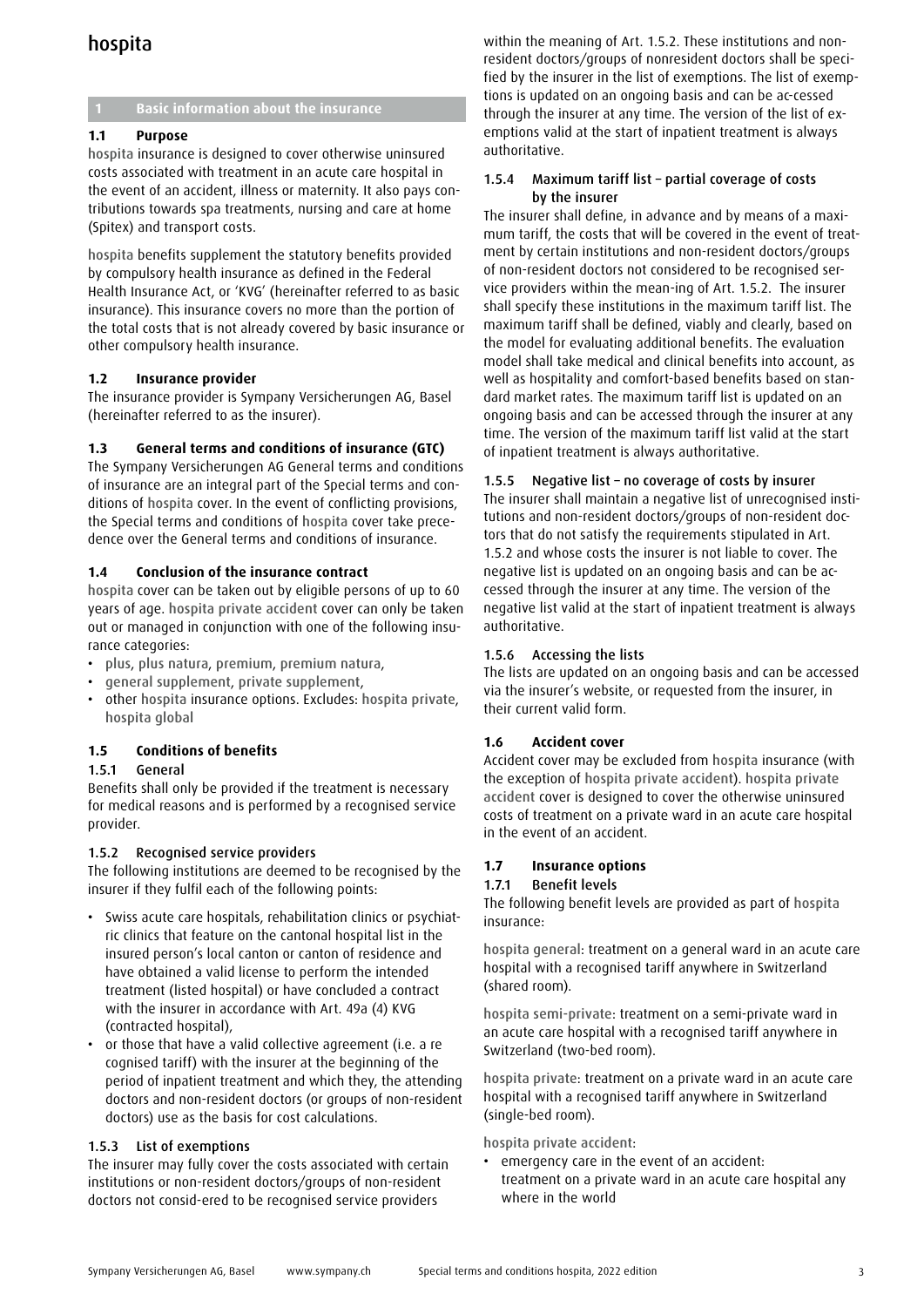• Treatment of injuries following an accident: treatment on a private ward in an acute care hospital with a recognised tariff anywhere in Switzerland in the event of an accident

hospita global:

- treatment on a private ward in an acute care hospital with a recognised tariff anywhere in Switzerland (single-bed room).
- treatment on a private ward in an acute care hospital any where in the world (single-bed room).

hospita flex: treatment on a general, semi-private or private ward in an acute care hospital with a recognised tariff anywhere in Switzerland (hospital of your choice); includes a corresponding cost share.

hospita comfort: acute medical treatment and care in a comfort contracted hospital in accordance with Art. 1.5.2; analogous to hospita general (general ward). Coverage of accommodation costs in single or twin rooms, depending on the insurance cover. Access to the hospita comfort benefit level may be restricted to insured persons resident in specific regions. The insurer shall maintain a list of comfort contracted hospitals. The version of the comfort contracted hospital list valid at the start of inpatient treatment is always authoritative. See also Art. 1.5.6 Accessing the lists.

# **2 Inpatient treatment**

# **2.1 Acute medical treatment**

# 2.1.1 Conditions of benefits

hospita insurance provides inpatient benefits insofar and as long as the insured person requires hospitalisation within the meaning of basic insurance.

# 2.1.2 Scope of benefits

hospita insurance covers the costs associated with hospitalisation on a ward in the category stipulated in the insurance policy and in line with the chosen benefit level as per Art. 1.7.1, where those costs exceed the benefits provided under basic insurance.

This does not include coverage of the costs due as part of the cost share under basic insurance, including the daily contribution to the cost of the hospital stay.

#### 2.1.3 Treatment in a higher category hospital ward

If treatment is provided in a ward of a higher category than the patient is insured for, the benefits shall be provided only to the following extent:

hospita general: the costs that would have been incurred in the ward category stipulated in the insurance policy. If these costs cannot be calculated, hospita will pay a daily contribution at a flat rate of:

#### CHF 30 per day

hospita semi-private: the costs that would have been incurred in the ward category stipulated in the insurance policy. If these costs cannot be calculated, hospita will pay a daily contribution at a flat rate of:

#### CHF 120 per day

hospita comfort: insured persons whose hospita comfort insurance covers hospitalisation in a two-bed room will receive benefits commensurate to their level of insurance cover if they stay in a single-bed room in a comfort contracted hospital.

Should an insured person with hospita comfort insurance be treated and accommodated on a semi-private or private ward of a comfort contracted hospital, he/she shall likewise receive benefits commensurate to his/her level of cover.

# **2.2 Inpatient rehabilitation**

In the event that treatment takes place at a medical rehabilitation ward or clinic recognised by the insurer, hospita insurance covers the costs in full for the first 60 days of treatment in accordance with the provisions regarding acute treatment. Should the treatment continue after the aforementioned time, benefits are payable in accordance with the table below, taking into account the time spent in treatment thus far.

|                                     | Days 61 to 90 | Days 91 to 180 |
|-------------------------------------|---------------|----------------|
| hospita semi-private/flex           | <b>CHF 50</b> | <b>CHF 25</b>  |
| hospita private/private<br>accident | <b>CHF 70</b> | <b>CHF 35</b>  |
| hospita global                      | CHF 90        | <b>CHF 45</b>  |

A list of recognised sanatoria or rehabilitation centres is compiled and can be accessed through the insurer at any time.

# **2.3 Psychiatric clinics**

hospita insurance covers the full costs of inpatient treatment in a psychiatric clinic, psychiatric treatment in an acute care hospital or specialist clinic for 90 days, in accordance with the provisions on acute medical care. No benefits shall be paid through hospita private accident insurance.

If treatment lasts for longer than this, the following flatrate daily allowances are paid for treatment in the corresponding ward:

|                           | From day 91 to day 180 |
|---------------------------|------------------------|
| hospita general/comfort   | <b>CHF 20</b>          |
| hospita semi-private/flex | <b>CHF 50</b>          |
| hospita private           | <b>CHF 70</b>          |
| hospita global            | CHF 90                 |

These benefits are payable once within a period of three calendar years. If treatment takes place on a ward of a lower category than the patient is insured for, benefits shall be provided according to the provisions in the hospita insurance option relating to the ward actually used.

#### **2.4 Benefits while abroad**

#### 2.4.1 In emergencies

hospita covers any costs that exceed the benefits provided by basic insurance for emergency inpatient treatment in an acute care hospital during a temporary trip abroad, up to the full cost of treatment on the category of ward stipulated in the insurance policy. These benefits shall be provided for as long as repatriation is not possible on medical grounds, but for no longer than one year.

#### 2.4.2 Elective treatment abroad

hospita global benefits shall also be provided if the insured person travels abroad with the intention of receiving treatment there. For other benefit levels, the same benefits shall be provided as for treatment in a non-listed hospital.

# 2.4.3 Insured person's obligations prior to hospitalisation

Before any planned hospitalisation, the insured person must make sure that the institution in which he/she wishes to be treated is not on the current negative list, or ascertain whether the costs will only be covered in part as per the maximum tariff list.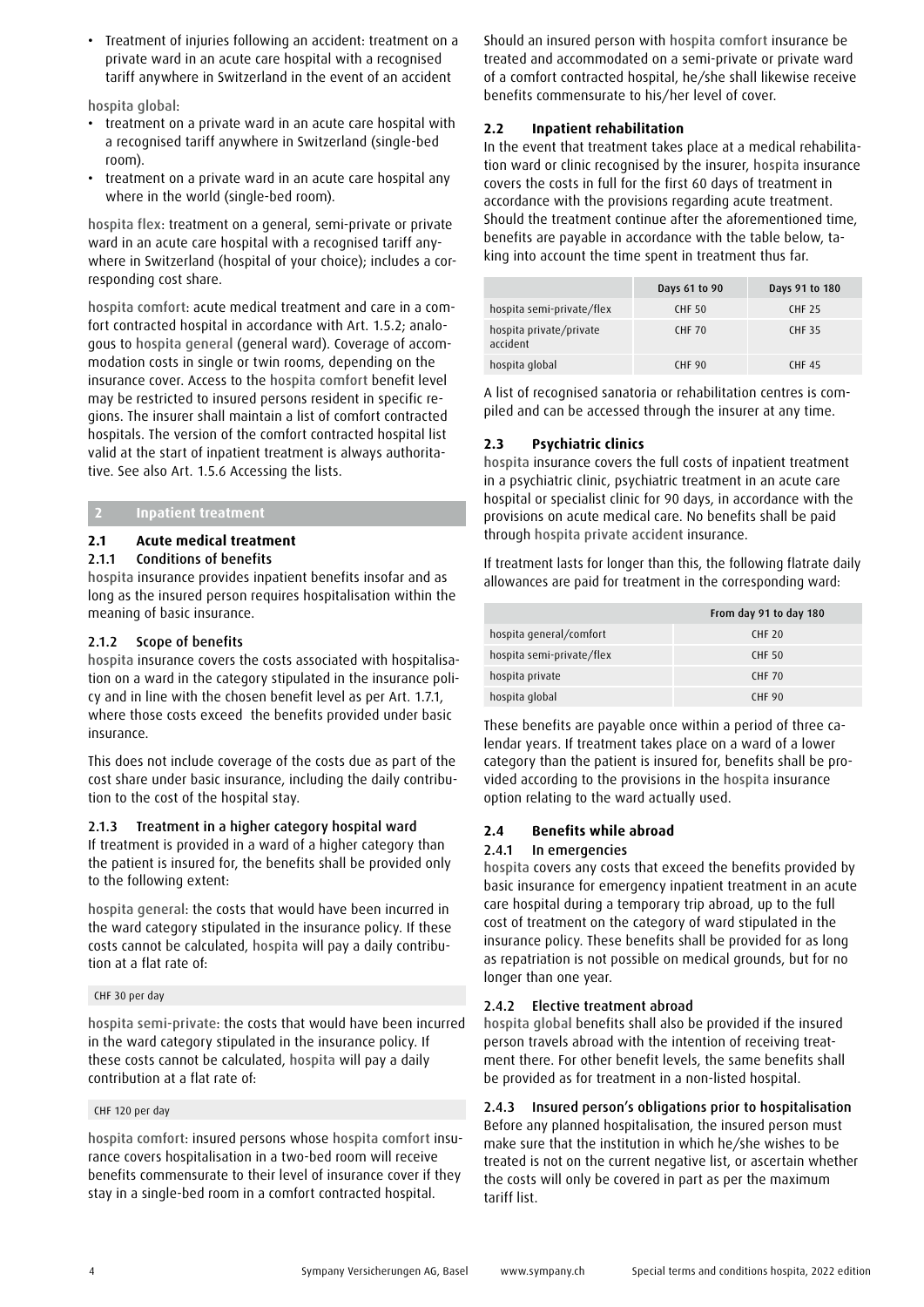#### **3 Spa treatment**

#### **3.1 Rest and recuperation therapy**

Insured persons may choose any of the doctor-led medical retreats recognised by the insurer. The list of recognised medical retreats is updated on an ongoing basis and may be accessed through the insurer at any time.

hospita pays the following benefits for medically prescribed rest and recuperation therapy following treatment in an acute care hospita, for a maximum of 21 days in each case:

| hospita general/comfort          | $CHF$ 40/day |
|----------------------------------|--------------|
| hospita semi-private/flex        | CHF 70/day   |
| hospita private/private accident | CHF 90/day   |
| hospita global                   | CHF 110/day  |

#### **3.2 Spa treatments**

Insured persons may choose any of the doctor-led health spas recognised by the insurer. The list of recognised health spas is updated on an ongoing basis and may be accessed through the insurer at any time.

The contribution to the costs of spa treatment is paid irrespective of whether the insured person receiving treatment stays at the spa itself or in a hotel, guest house or private rooms at the spa location.

The insurer may request that the spa doctor perform an examination on admission, as well as a final check-up with a closing report to be submitted to the referring doctor.

hospita insurance pays the following benefits for a maximum of 21 days per calendar year:

| hospita general/comfort          | CHF $10$ /day |
|----------------------------------|---------------|
| hospita semi-private/flex        | CHF $20$ /day |
| hospita private/private accident | CHF 30/day    |
| hospita global                   | CHF $40$ /day |

#### **3.3 Other therapies**

In the case of specific medical indications for other prescribed therapies, the insurer may, at the request of the medical consultant, pay a lump-sum benefit not exceeding the contribution towards the spa treatment.

#### **3.4 Procedure for admittance to a spa**

The medical prescription for a course of spa treatment, as well as the diagnosis, must be submitted to the insurer two weeks prior to the start of treatment.

If a course of treatment is interrupted, the costs associated with the partial treatment may only be covered if the interruption was due to an illness or other compelling reasons, and upon provision of a certificate to that effect by the spa doctor.

#### **4 Special benefits**

# **4.1 Home care**

#### 4.1.1 Basic principle

If a hospital stay can be avoided or its duration reduced, hospita shall, upon provision of a prescription, pay contributions towards the costs of home help insofar as it is required for health reasons or due to domestic and family circumstances.

#### 4.1.2 Scope of benefits

hospita provides one benefit payment towards the costs of recognised home help services per calendar year. Benefits are also provided should no contractual relationship exist between the home help service provider and the insurer.

Benefits are provided as follows:

| hospita general/comfort          | up to CHF 20/day, max. CHF 280 |
|----------------------------------|--------------------------------|
| hospita semi-private/flex        | up to CHF 35/day, max. CHF 490 |
| hospita private/private accident | up to CHF 45/day, max. CHF 630 |
| hospita global                   | up to CHF 55/day, max. CHF 770 |

Benefits are doubled if the insured person is responsible for caring for at least one child.

No benefits are provided in the event of a stay in a care home.

#### 4.1.3 Service providers

Anyone who cares for the insured person's household on their behalf and in a professional capacity, either on his/her own account or as a representative of a Spitex service provider recognised by the insurer, is recognised as a home care provider.

Contributions are also paid for members of the insured person's family who provide home care and consequently suffer a demonstrable loss of income or can provide evidence of corresponding travel expenses.

Home care benefits may be replaced by an equivalent contribution towards home care services provided by commercial Spitex providers if the latter are not remunerated under basic insurance.

#### **4.2 Transport costs, rescue and recovery operations in emergencies**

hospita insurance pays the following contributions towards the costs of:

- medically necessary emergency transport to the nearest suitable hospital via an appropriate means of transport,
- return transport to a suitable hospital in the insured person's canton of residence for inpatient treatment,
- rescue and recovery operations

#### 100% of the costs

Transport by aircraft is only covered if it is medically or technically unavoidable.

#### **4.3 Rooming-in**

If a child requires inpatient treatment, hospita either covers a portion of the costs associated with accommodating one of the parents in the same room as the child through the child's insurance cover or covers a portion of the costs for accommodation for the parent out-side of the hospital. This cover is valid for children up to the age of twelve.

#### Up to CHF 100 per day

a parent requires inpatient treatment, hospita covers a portion of the costs of accommodating the child in the same room as the parent through the parent's insurance cover. This cover is valid for children up to the age of twelve.

#### Up to CHF 100 per day

In the event of an inpatient birth, hospita covers a portion of the costs associated with accommodating the accompanying parent in a family room through the mother's insurance cover.

Up to CHF 100 per day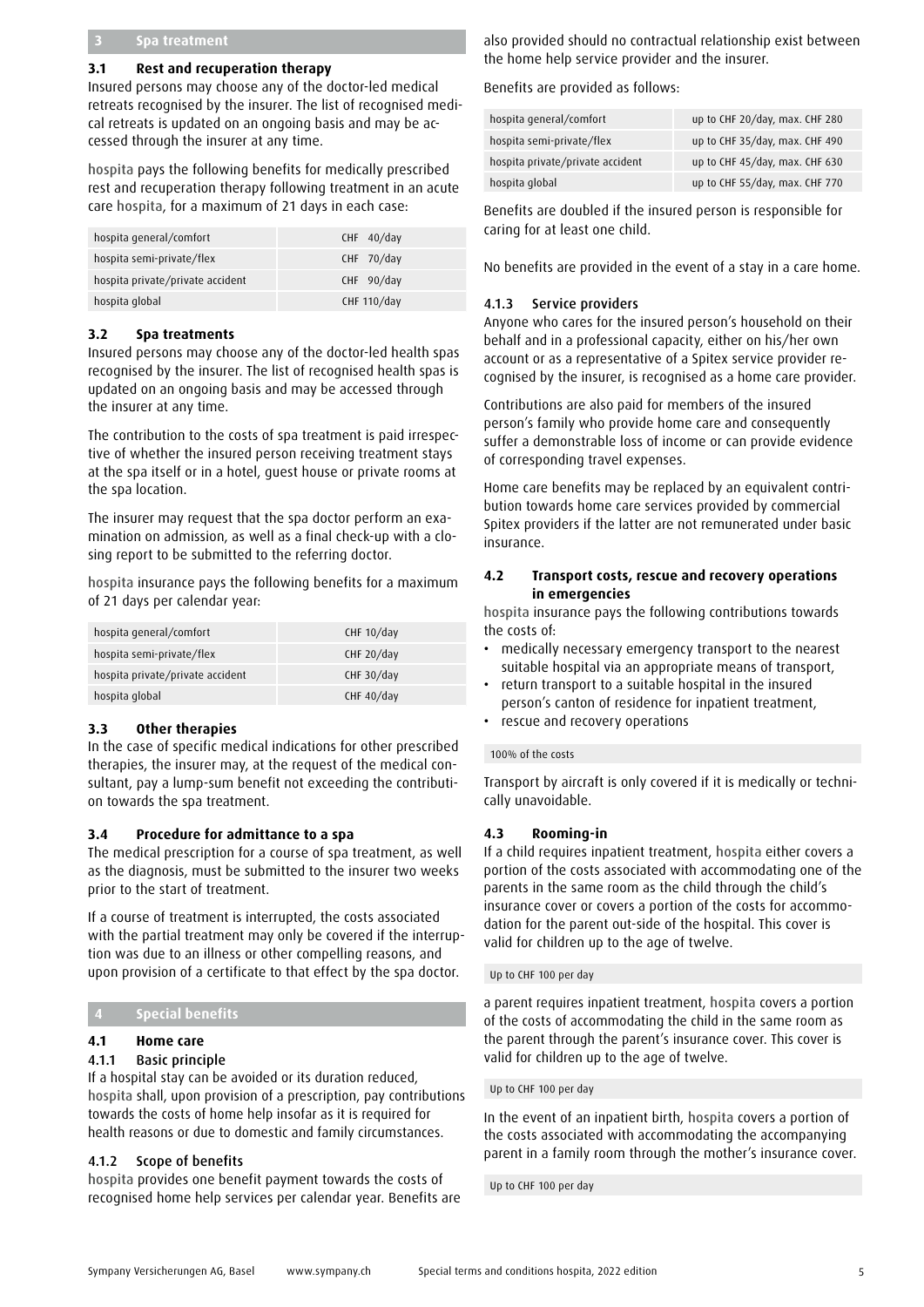# **4.4 Childcare service**

### 4.4.1 Principle

For children aged up to twelve, the child's hospita insurance pays contributions towards the provision of care and support services by an institution recognised by the insurer. This only applies if the insurer has a contract with the institution in question.

### 4.4.2 Conditions of benefits

Benefits are provided if the recognised caregiving institution is of the opinion that the child requires care following an acute illness or accident. Benefits are only provided towards the costs of nursing and care provided by qualified specialist staff. Children are entitled to these benefits provided that their legal guardian(s) are gainfully employed during the period when care is required.

# 4.4.3 Scope of benefits

hospita provides the following contributions towards the costs of nursing and care for an insured child:

Up to CHF 30 per hour, max. CHF 600 per calendar year

# **4.5 Medical treatment following an accident (hospita private accident insurance)**

4.5.1 Private consultation with hospital-based medical staff and medical staff who are not under a KVG contract

If the insured person is not covered by premium or private supplement insurance, hospita private accident insurance pays contributions towards the costs associated with private outpatient consultations with senior university hospital doctors, as well as treatment by doctors who are not under a KVG contract, in accordance with the recognised KVG tariff.

# 4.5.2 Emergency medical treatment abroad

In cases where emergency medical treatment is required abroad and the insured person is not covered by premium or private supplement insurance, hospita private accident insurance covers the full portion of the costs that exceed the benefits provided under basic insurance.

# **5 Maternity**

# **5.1 Costs associated with inpatient treatment**

hospita insurance covers the otherwise uninsured costs for both the mother and newborn child, in line with the level of cover provided under the mother's insurance, following birth in a hospital or maternity clinic.

If the newborn child is not insured through the insurer, the mother's hospita insurance shall cover the otherwise uninsured costs that exceed the benefits provided through any other insurance covering the child.

If the mother is not insured through the insurer, the newborn child's hospita insurance covers the otherwise uninsured costs (relating to the child) that exceed the benefits provided in the mother's insurance policy.

### **5.2 Birth at a maternity clinic**

#### 5.2.1 Inpatient birth

The following benefits are provided if the birth takes place at a maternity clinic that is recognised by the insurer but is not included in the cantonal list of hospitals:

| hospita general/comfort   | 90%, up to CHF 1,000 per birth |
|---------------------------|--------------------------------|
| hospita semi-private/flex | 90%, up to CHF 2,000.per birth |
| hospita private/global    | costs covered in full          |

For persons insured under hospita flex, the additional cost contribution stipulated in the hospita flex terms and conditions of insurance do not apply.

# 5.2.2 Outpatient birth

In the event of an outpatient birth in a maternity clinic recognised by the insurer, the supplementary benefits not covered by basic insurance will be provided in line with Art. 5.2.1.

# **5.3 Home care following childbirth**

#### 5.3.1 Principle

hospita pays contributions towards the costs associated with medically prescribed home care by staff recognised by the insurer. These contributions are paid in place of the usual hospita Spitex benefits.

Contributions are also paid when members of the insured person's family provide home care and consequently suffer a demonstrable loss of income.

# 5.3.2 Birth in hospital

Benefits are paid at the following rates after a birth in hospital:

| hospita general/comfort   | up to CHF 40/day, up to CHF 560    |
|---------------------------|------------------------------------|
| hospita semi-private/flex | up to CHF 70/day, up to CHF 980    |
| hospita private           | up to CHF 90/day, up to CHF 1,260  |
| hospita global            | up to CHF 110/day, up to CHF 1,540 |

# 5.3.3 Home birth

Benefits are paid at the following rates after giving birth at home or following an outpatient birth:

| hospita general/comfort   | up to CHF 60/day, up to CHF 840    |
|---------------------------|------------------------------------|
| hospita semi-private/flex | up to CHF 105/day, up to CHF 1,470 |
| hospita private           | up to CHF 135/day, up to CHF 1,890 |
| hospita global            | up to CHF 165/day, up to CHF 2,310 |

#### **5.4 hospita private accident**

hospita private accident insurance provides no maternityrelated benefits (except for the provision on rooming-in; see Art. 4.3).

#### **6 Accident supplement**

If an insured person is admitted to hospital as an inpatient following an accident, the aids required for subsequent treatment will be covered in line with the protocol for compulsory accident insurance.

Equally, the costs for aids used to replace a body part or bodily function will be covered, provided that the damage was caused by an accident that required inpatient hospital treatment.

**7 hospita insurance options that include a no-claims discount (NCD)** 

# **7.1 Principle**

In models that include a no-claims discount, a premium discount is applied in the case that no insurance claims are made.

#### **7.2 Monitoring period**

The monitoring period begins on 1 September or at the start of the period of insurance cover and ends on 31 August of the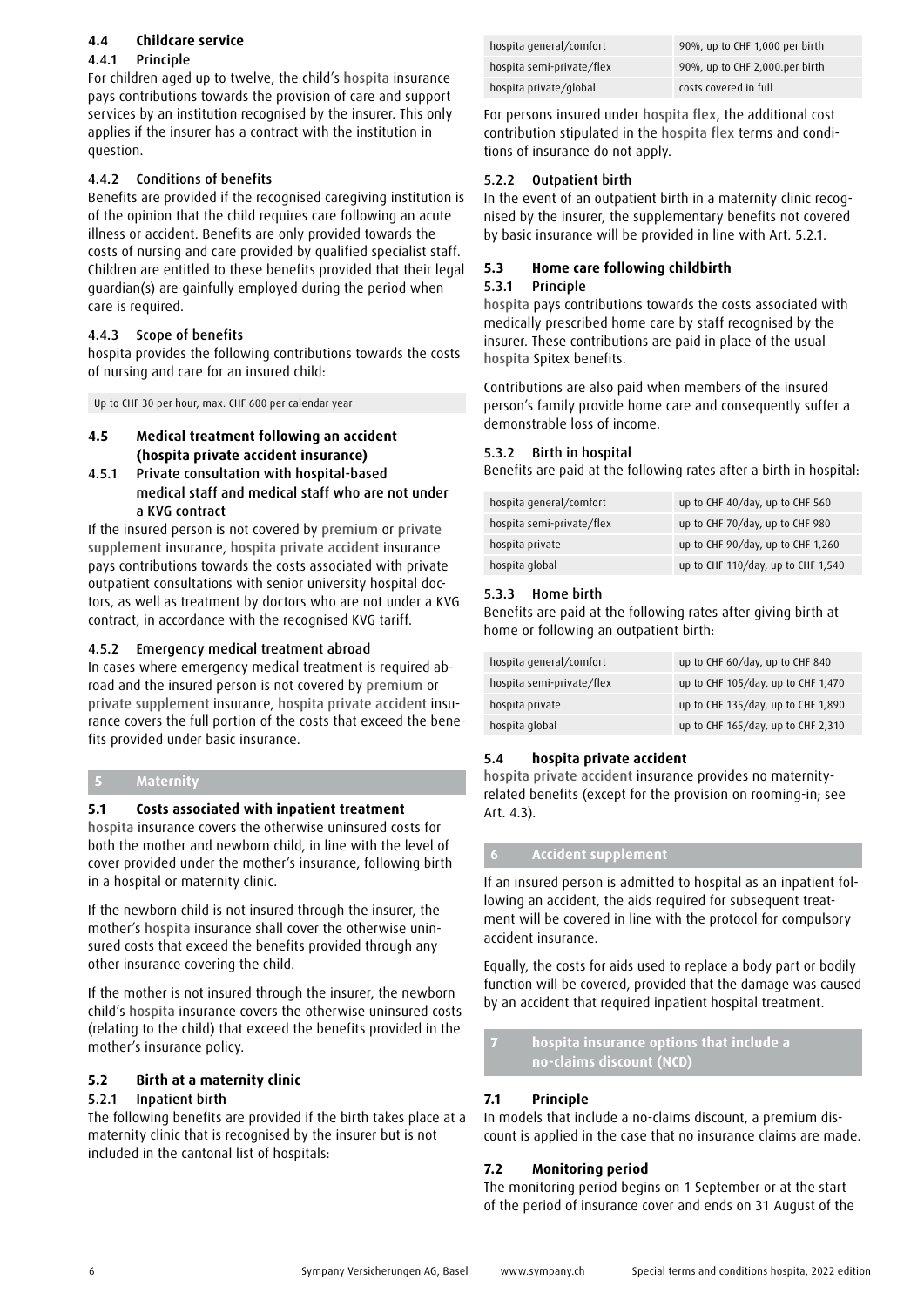following year. Whether a benefit falls within the monitoring period depends on the date on which the corresponding invoice is processed.

# **7.3 Discount levels**

The following discount levels or premiums apply to hospita insurance that includes a no claims discount:

| Discount level<br>hospita NCD | Premium under hospita no-claims discount |  |
|-------------------------------|------------------------------------------|--|
| $\Omega$                      | Standard hospita premium +20%            |  |
| 1                             | Standard hospita premium                 |  |
|                               | Standard hospita premium -30%            |  |

The premium for hospita no-claims discount cover is stated in the policy document. The insurer may introduce new discount levels, and/or adjust discounts in line with inflation, at the beginning of a new insurance period.

#### **7.4 Modification of NCD discount levels**

If the insured person has not claimed insurance benefits during three successive monitoring periods at the same discount level, the premium discount for his/her hospita no claims discount cover shall move up one level as of 1 January of the fourth year of cover, unless he/she has already reached the maximum discount level.

#### **7.5 Level adjustment when insurance benefits are claimed**

If the insured person claims insurance benefits during a monitoring period, his/her discount level shall move down one level, as of 1 January of the following year (unless he/she has already reached discount level 0).

# **7.6 Maternity benefits**

The costs of inpatient treatment associated with maternity and post-natal home help are not factored in when the discount is calculated; these costs are not regarded as benefits and consequently have no impact on the discount level.

#### **7.7 Supplementary insurance**

Insured persons must provide a declaration of health in order to switch from a hospita no claims discount policy to standard hospita cover. This requirement does not apply to insured persons whose level of cover includes the maximum discount and who have not claimed any insurance benefits during the current monitoring period.

# **8 hospita flex cost share**

#### **8.1 Scope of cost sharing**

hospita flex allows the insured person to choose their own ward before being admitted to hospital. The choice of ward simultaneously determines the cost share.

In the event of hospital care, hospita flex benefits are subject to the following cost share per calendar year, depending on the ward chosen:

| Ward                                   | Three options for paying cost contributions towards<br>hospita flex benefits |                                                     |                                                     |  |
|----------------------------------------|------------------------------------------------------------------------------|-----------------------------------------------------|-----------------------------------------------------|--|
|                                        | Option 1                                                                     | Option 2                                            | Option 3                                            |  |
| General ward                           | none                                                                         | none                                                | none                                                |  |
| Semi-private<br>ward                   | $25\%$ up to max.<br>CHF 3 000 per<br>calendar year                          | $15\%$ up to max.<br>CHF 1 500 per<br>calendar year | none                                                |  |
| Private ward                           | No costs covered<br>by Sympany                                               | $25\%$ up to max.<br>CHF 4 500 per<br>calendar year | $20\%$ up to max.<br>CHF 3 000 per<br>calendar year |  |
| Maximum<br>cost share for<br>families* | CHF 3 000 per<br>calendar year                                               | CHF 4 500 per<br>calendar year                      | CHF 3 000 per<br>calendar year                      |  |

This cost share also applies to maternity.

The cost share does not apply if hospita provides a benefit in a lump sum, in accordance with the conditions of insurance in this document. This does not apply to insured hospita benefits provided abroad; these shall be subject to a corresponding cost share arrangement.

The cost share may be adjusted for inflation.

The statutory basic insurance cost share is charged additionally.

\* If two or more people living in the same household (family policy) are insured under hospita flex, policyholders may apply for a refund of cost contributions which exceed the maximum amount. Where the persons covered by a family policy are insured under different variants of flex, with different cost share arrangements, the maximum cost contribution of CHF 4 500 applies.

#### **9 Age groups**

Age-based rates apply to this insurance category. This means that premiums in this insurance category tend to rise as the insured person progresses to each subsequent higher age group:

| hospita general (years of age) |           |           |           |           |           |  |  |  |  |
|--------------------------------|-----------|-----------|-----------|-----------|-----------|--|--|--|--|
| $0 - 18$                       | $26 - 30$ | $36 - 40$ | $46 - 50$ | $56 - 60$ | $71 - 80$ |  |  |  |  |
| $19 - 25$                      | $31 - 35$ | $41 - 45$ | $51 - 55$ | $61 - 70$ | $81+$     |  |  |  |  |
|                                |           |           |           |           |           |  |  |  |  |

| hospita semi-private, hospita private, hospita private accident,<br>hospita global, hospita flex, hospita comfort (years of age) |  |  |                                                             |  |  |           |  |  |  |  |
|----------------------------------------------------------------------------------------------------------------------------------|--|--|-------------------------------------------------------------|--|--|-----------|--|--|--|--|
| $0 - 18$                                                                                                                         |  |  | $26 - 30$ $36 - 40$ $46 - 50$ $56 - 60$ $66 - 70$           |  |  | $76 - 80$ |  |  |  |  |
|                                                                                                                                  |  |  | $19 - 25$ $31 - 35$ $41 - 45$ $51 - 55$ $61 - 65$ $71 - 75$ |  |  | $81+$     |  |  |  |  |